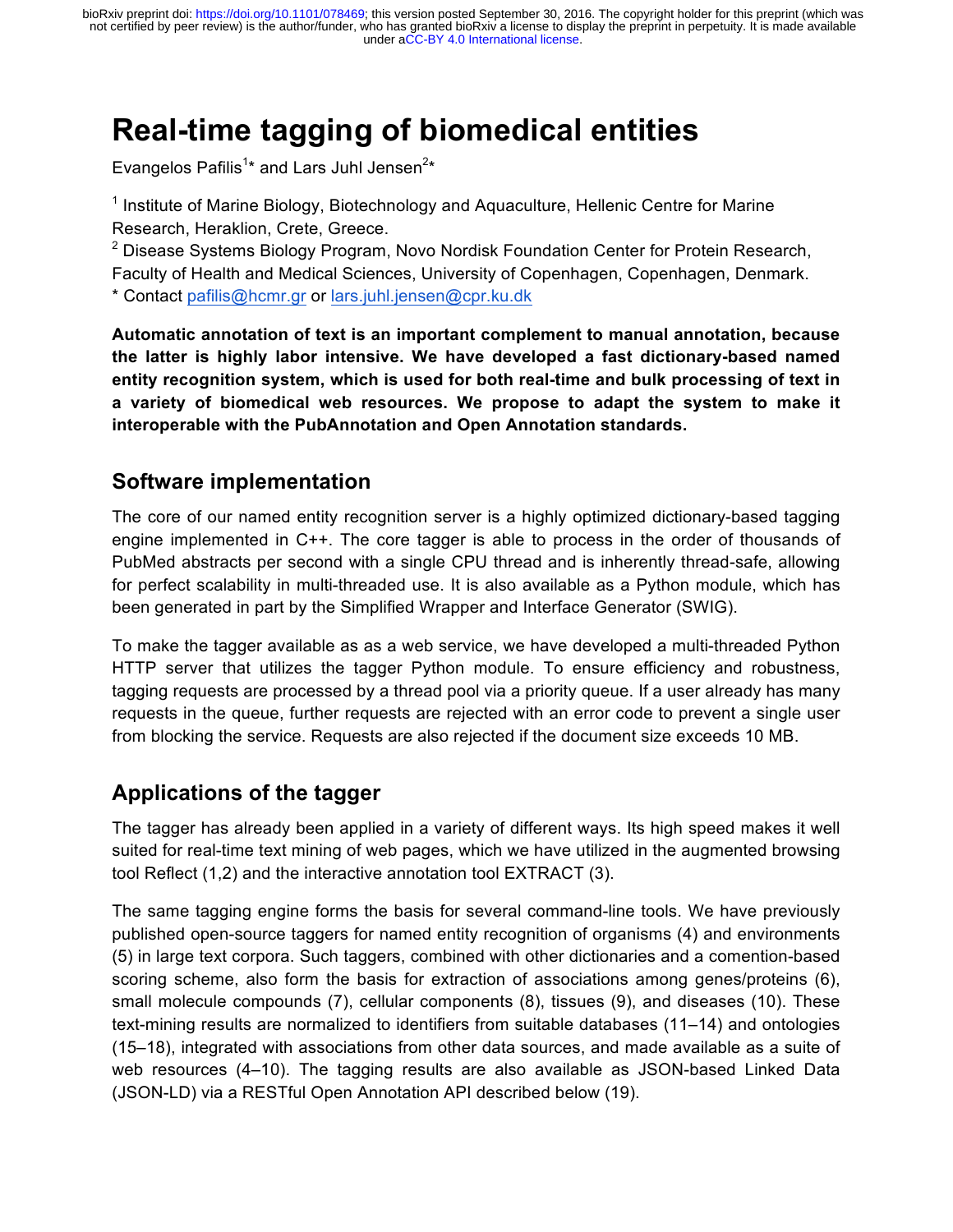#### **RESTful web services**

The real-time tagger can be accessed via standard HTTP requests with the following syntax: http://tagger.jensenlab.org/{method}?document={text}&entity\_types={types}&... , where {method} is either GetEntities or GetHTML, {text} is the plain or HTML-formatted text to be processed, and {types} specifies the types of entities to be tagged. These and additional optional parameters are explained in more detail in Table 1.

The GetEntities and GetHTML methods both tag the specified types of entities within the provided text document. However, they differ in the results that are returned. GetEntities returns the unique list of the entities identified in the document, either in tab-delimited or in XML format. By contrast, GetHTML expects the input document to be in HTML format and returns a modified HTML document in which the recognized terms have been marked up by HTML tags.

By default the tagger will auto detect the organisms mentioned in a document and subsequently tag their proteins/gene. If a user is interested in genes/proteins of specific organisms, tagging of them can be forced via the entity types parameter (e.g. entity types=9606 will force tagging of human proteins). Unless auto detect is disabled (auto detect=0), the tagger will also tag genes/proteins from any organisms that are explicitly mentioned in the text. If a user is not interested in the identification of genes/proteins, auto detection should be disabled.

| <b>Parameter</b> | <b>Type</b> | <b>Content</b>                                                                                                                                                                                                                                                                                                                                                                                                                                   |  |  |  |
|------------------|-------------|--------------------------------------------------------------------------------------------------------------------------------------------------------------------------------------------------------------------------------------------------------------------------------------------------------------------------------------------------------------------------------------------------------------------------------------------------|--|--|--|
| document         | required    | the plain or html-formatted text to be tagged                                                                                                                                                                                                                                                                                                                                                                                                    |  |  |  |
| entity_types     | required    | the supported entity types are:<br>0>: Genes/proteins from the specified organism<br>-1: PubChem Compound identifiers<br>-2: NCBI Taxonomy entries<br>-21: Gene Ontology biological process terms<br>-22: Gene Ontology cellular component terms<br>-23: Gene Ontology molecular function terms<br>-25: BRENDA Tissue Ontology terms<br>-26: Disease Ontology terms<br>-27: Environment Ontology terms<br>(concatenate with "+" to use multiple) |  |  |  |
| format           | optional    | tsv or xml (default)                                                                                                                                                                                                                                                                                                                                                                                                                             |  |  |  |
| auto detect      | optional    | 0 or 1 (default)                                                                                                                                                                                                                                                                                                                                                                                                                                 |  |  |  |

|  |  | Table 1. Parameters for the GetEntities and GetHTML requests. |  |  |  |  |  |
|--|--|---------------------------------------------------------------|--|--|--|--|--|
|--|--|---------------------------------------------------------------|--|--|--|--|--|

For further documentation on the API of the real-time tagger, please refer to O'Donoghue *et al.* (2) and http://extract.hcmr.gr/ (purple section of the help page).

The pre-tagged PubMed abstracts can also be queried via HTTP requests, using this syntax: http://{resource}.jensenlab.org/document/{pmid}/annotations/, where {resource}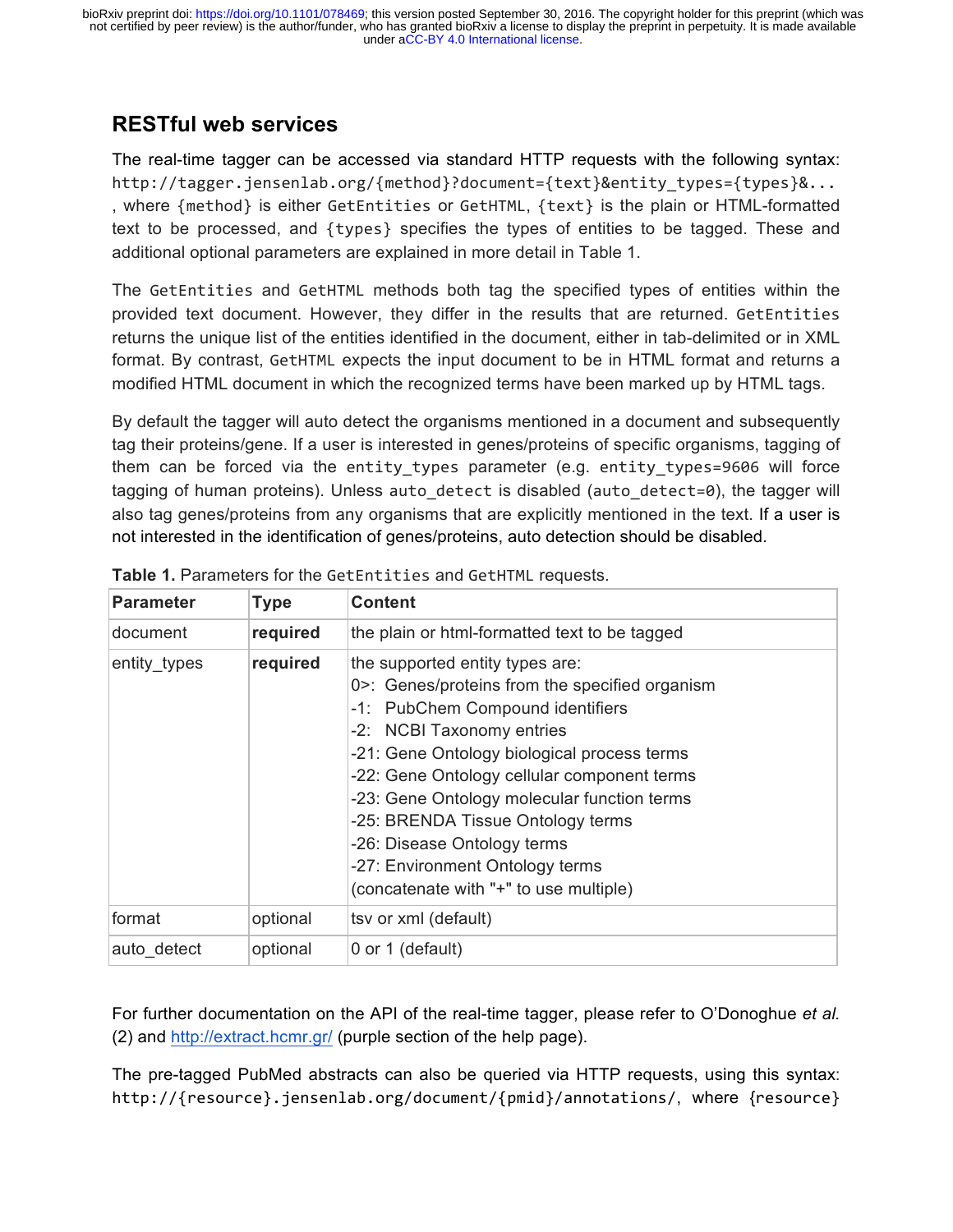is either compartments, tissues, diseases, or organisms and {pmid} is the PubMed ID of the abstract of interest. For more general information on the RESTful Open Annotation API, please refer to Pyysalo *et al.* (19) and https://github.com/restful-open-annotation/.

# **Future plans**

The core tagger obviously has the full information about which entities were found where in the text. However, this level of detail is not currently exposed by the REST API. Our plan for the hackathon is to address this shortcoming in a manner that makes the real-time tagger provide automatic annotations according to the PubAnnotation (20,21) standard and, if time permits, also the the Open Annotation (19) standard. In the case of the pre-tagged corpora, we plan to make these available also in PubAnnotation format.

# **Acknowledgments**

This work was funded by the LifeWatchGreece Research Infrastructure (384676-94/GSRT/ NSRF(C&E)) and the Novo Nordisk Foundation (NNF14CC0001).

## **References**

- 1. Pafilis E, O'Donoghue SI, Jensen LJ, *et al.* (2009). Reflect: augmented browsing for the life scientist. *Nat. Biotechnol.*, **27**:508–510.
- 2. O'Donoghue SI, Horn H, Pafilis E, *et al.* (2010). Reflect: A practical approach to web semantics. *Journal of Web Semantics*, **8**:182–189.
- 3. Pafilis E, Buttigieg PL, Ferrell B, *et al.* (2015). EXTRACT: Interactive extraction of environment metadata and term suggestion for metagenomic sample annotation. *Proceedings of the Fifth BioCreative Challenge Evaluation Workshop*, 384–395.
- 4. Pafilis E, Pletscher-Frankild S, Fanini L, *et al.* (2013). The SPECIES and ORGANISMS resources for fast and accurate identification of taxonomic names in text. *PLoS One*, **8**:e65390.
- 5. Pafilis E, Pletscher-Frankild S, Schnetzer J, *et al.* (2015). ENVIRONMENTS and EOL: identification of Environment Ontology terms in text and the annotation of the Encyclopedia of Life. *Bioinformatics*, **31**:1872–1874.
- 6. Szklarczyk D, Franceschini A, Wyder S, *et al.* (2015). STRING v10: protein-protein interaction networks, integrated over the tree of life. *Nucleic Acids Res.*, **43**:D447–D452.
- 7. Kuhn M, Szklarczyk D, Pletscher-Frankild S, *et al.* (2014). STITCH 4: integration of protein-chemical interactions with user data. *Nucleic Acids Res.*, **42**:D401–D407.
- 8. Binder JX, Pletscher-Frankild S, Tsafou K, *et al.* (2014). COMPARTMENTS: unification and visualization of protein subcellular localization evidence. *Database*, **2014**:bau012.
- 9. Santos A, Tsafou K, Stolte C, *et al*. (2015). Comprehensive comparison of large-scale tissue expression datasets. *PeerJ*, **3**:e1054.
- 10. Pletscher-Frankild S, Pallejà A, Tsafou K, *et al.* (2015). DISEASES: text mining and data integration of disease-gene associations. *Methods*, **74**:83–89.
- 11. Cunningham F, Amode MR, Barrell D, *et al.* (2015). Ensembl 2015. *Nucleic Acids Res.*, **43**:D662– D669.
- 12. Tatusova T, Ciufo S, Fedorov B, *et al.* (2014). RefSeq microbial genomes database: new representation and annotation strategy. *Nucleic Acids Res.*, **42**:D553–D559